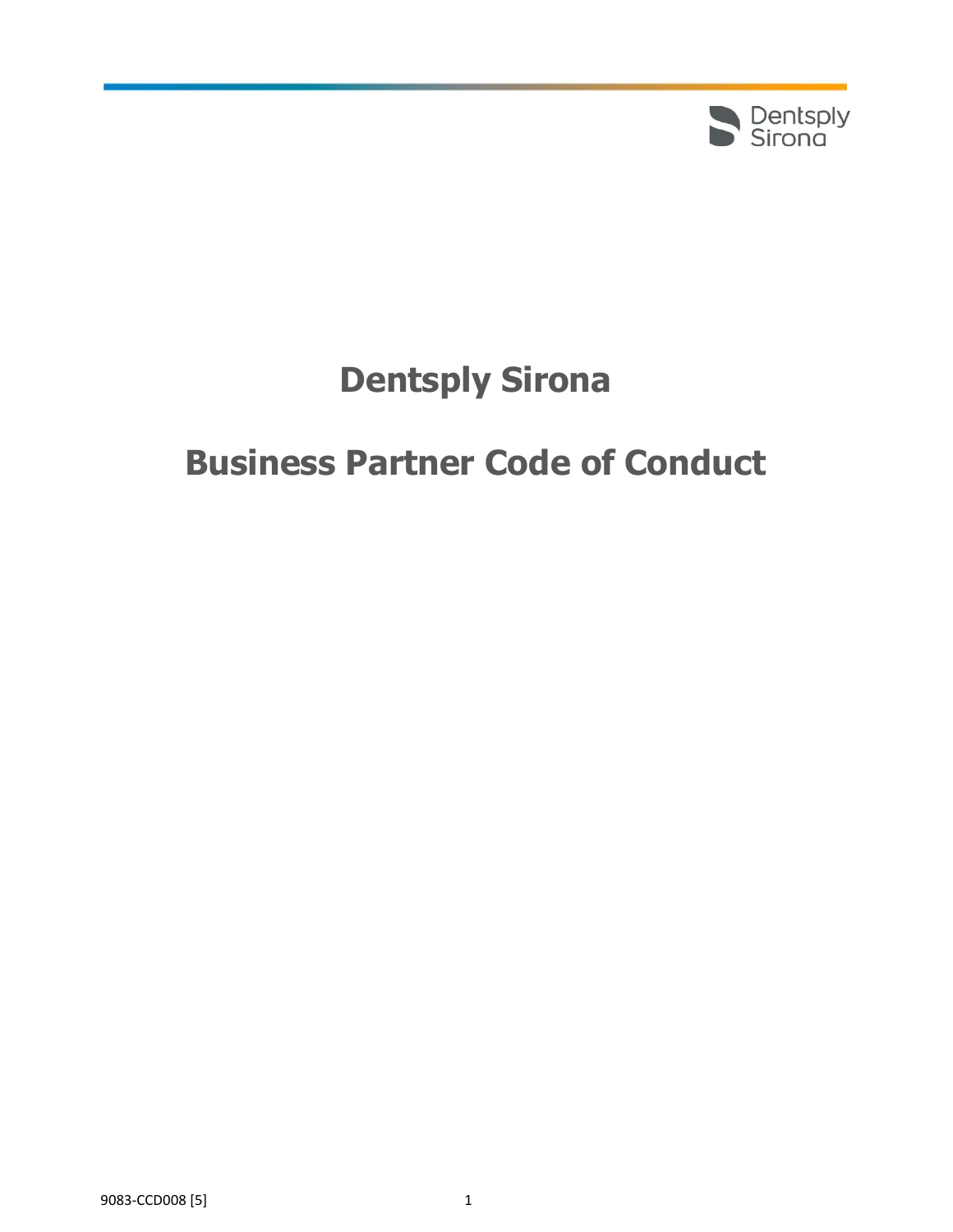# Sirong

# Vision



"Delivering innovative dental solutions to improve oral health worldwide"

# **Vision**

We transform dentistry to improve oral health globally.

# **Purpose<br>& Mission**

Every day, we empower millions of customers by proudly creating innovative solutions for healthy smiles

# **Values**

We innovate.

ourselves

constantly.

We act

quickly.

#### **AGILE ACCOUNTABLE**

We hold ourselves and We challenge each other accountable.

#### **RESPECTFUL**

We listen, We foster diversity and inclusion.

We respect the communities in which we live and work.

### **COLLABORATIVE**

We are good partners.

We learn from each other. We are one team. We have fun.

#### **TRUSTWORTHY**

Our customers can rely on us.

We can rely on each other. We empower our people.

# **Operating Principles**

- We approach customers as ONE Company, and they are core to everything we do.
- We create innovative solutions that customers love to use.
- We think and act with positive intent and the highest integrity.
- We operate sustainably in everything we do.
- We use our size and global breadth to our advantage.

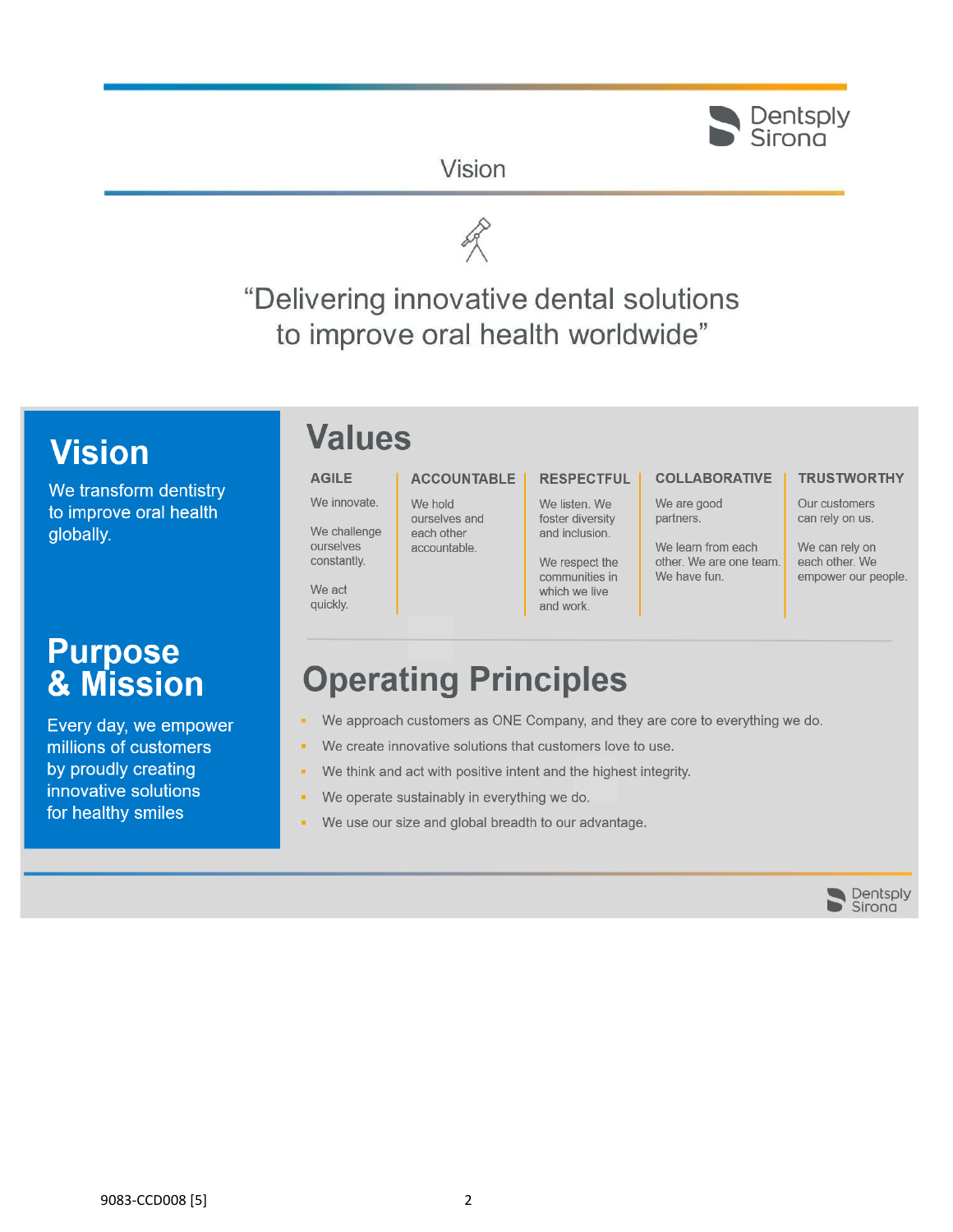

# **We Believe Our Business Partners Should Share Our Commitment to Ethically Responsible Conduct**

As we continue to move forward and grow globally, we recognize the need for strong, mutually rewarding relationships with our Business Partners who can enhance the quality of our products, services, and processes. Our Business Partners include suppliers of goods and services, distributors of our products, consultants who help us interact with Government agencies, as well as key opinion leaders assisting us globally in developing new products and speaking on our behalf. We look for business partners who can not only have a successful relationship with us, but those who demonstrate the same strong values and ethical principles that we live by, and who support our commitment to providing quality products and value for our customers. Our shareholders, customers, employees, and even the communities where we work and live, expect honest and ethical conduct from us every day. We believe that it is vital that we and our business partners conduct ourselves in a manner that is ethical, consistent with all applicable laws, and that abides by the sound business practices that we promote.

Dentsply Sirona's Business Partner Code of Conduct reaffirms our commitment to the development of relationships based on integrity by outlining what we expect from our business partners, and what our business partners can expect from us. It identifies our core values, and the socially responsible ethical principles that guide our work and how we conduct business, and further serves as a complement to the Dentsply Sirona Code of Business Conduct and Ethics.

Dentsply Sirona, through our board of directors, senior management, and all of our employees, is committed to our core values, and to the highest standards of integrity and full compliance with the regulations, laws, and policies that impact and apply to our business and how we do it. We expect that our business partners will conduct business in the same manner, always demonstrating the highest ethical standards. We have no tolerance for ethical violations. We expect the same from each and every business partner, and will accept nothing less.

Please join us in assuring that Dentsply Sirona remains a strong, successful company with unquestionable ethics. We appreciate your commitment to our mutual success in this.



**Brian O'Reilly Chief Compliance Officer**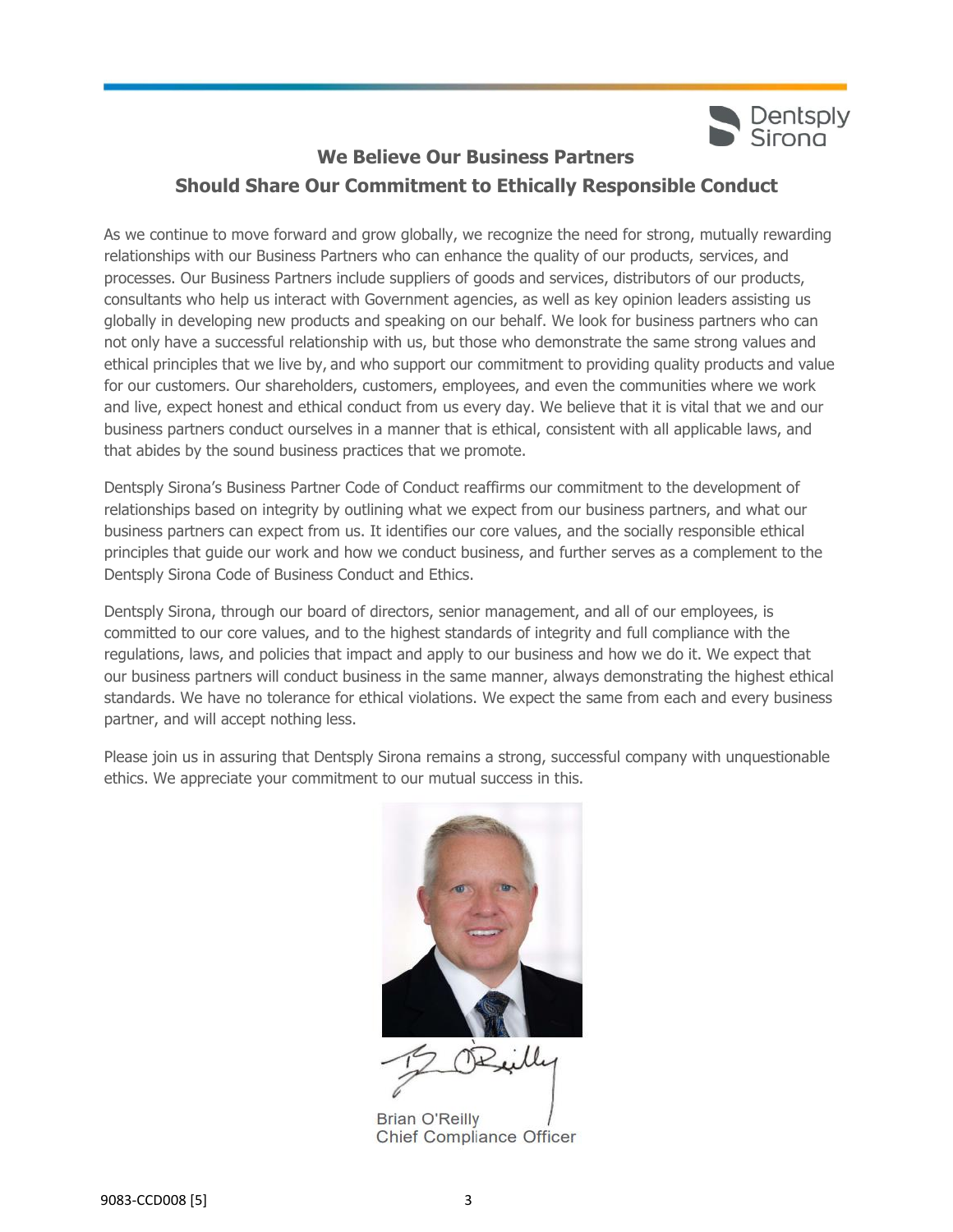

## **Our Principles for Ethically Responsible Conduct**

The Dentsply Sirona Code of Business Conduct and Ethics, together with our specific business policies, provides our employees, suppliers and other business partners with a framework for understanding what we expect of them in terms of conduct and decision-making. It outlines key principles and behaviors that are supportive of and derived from our core values. Our principles for ethically responsible business partner conduct flow from our Code of Business Conduct and Ethics and contain principles and behaviors that serve to define our relationship with our business partners, regardless of whether you supply us or another of our business partners with a product, business service or serve as a speaker, opinion leader or consultant. We expect you to share these principles and behaviors, and to promote them with all of those with whom you do business.

Our basic goals at Dentsply Sirona are to:

- Be consistently compliant around the globe with all applicable laws as well as all policies of Dentsply Sirona
- Provide a safe workplace
- Be good corporate citizens and good neighbors in the communities where wework, operate, and live
- Promote basic human rights and dignity and assure that those with whom we conduct business also respect and support this principle
- Be forward looking as we develop new products and services and enhance or improveour existing products and services
- Always strive for continuous improvement
- We expect our business partners to share in our values and goals and to abide by this entirepolicy, and to make it available and known throughout their organization, and to train their employees on this policy or their own policy embracing these same policies and values, to ensure that all employees comply with this policy in its entirety. Lastly, if anyone becomes aware of any violation (or even a potential violation) of this policy, it will be reported to Dentsply Sirona as promptly as possible.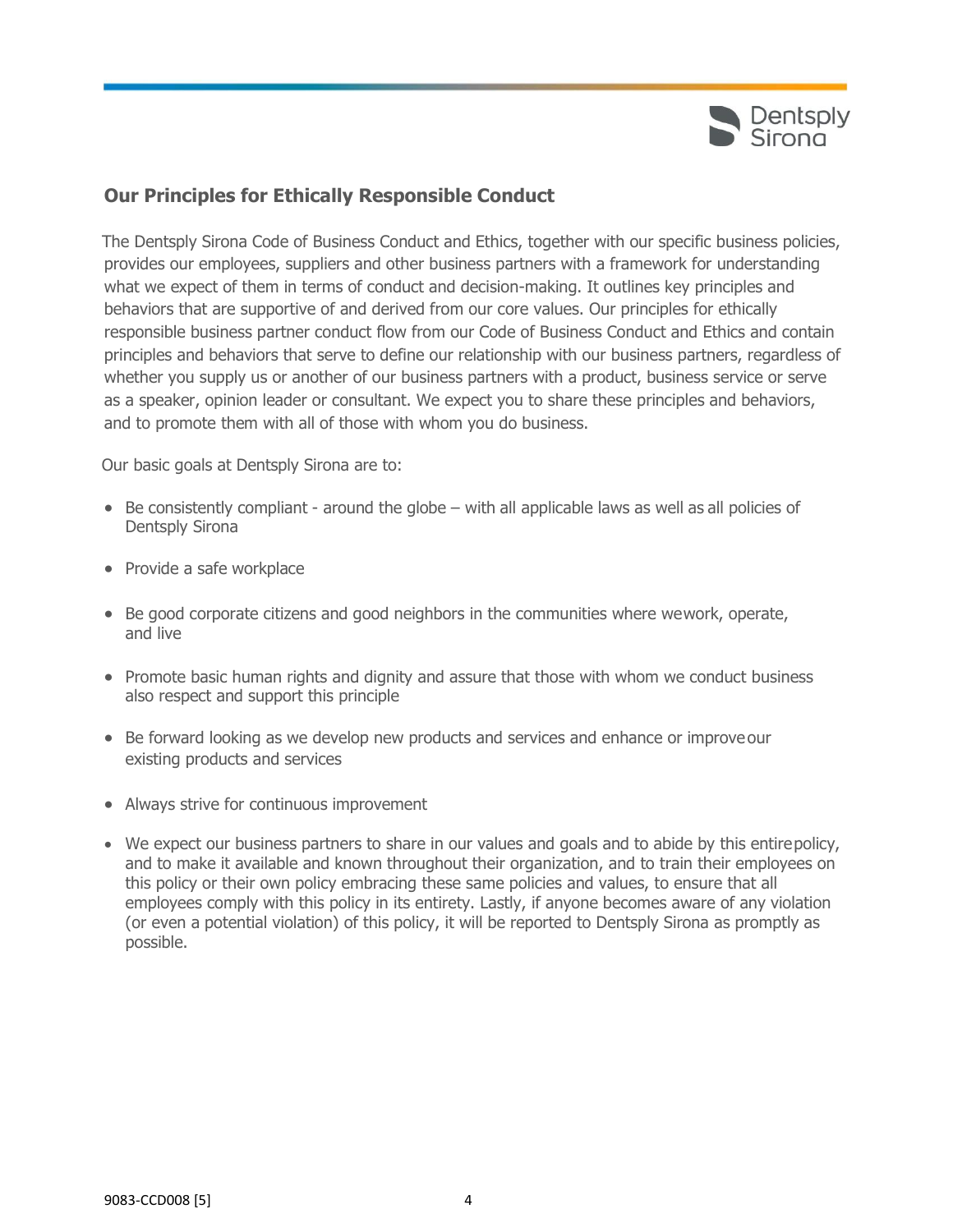

# **Import – Export and Ethical Sourcing**

Dentsply Sirona seeks to comply with all applicable laws and regulations governing importing and exporting products and technology and making them available for sale. This includes production materials, finished goods, capital equipment, molds and tooling, samples and prototypes, repaired and returned products, and technical information, among other things. As our business partner, we expect you to exercise due diligence to ensure that you adopt proper import/export related policies, procedures, and controls within your organization, including proper identification of the third parties with whom you work, where they are located, and where and how they do business, as well as the source locations and countries of origin of the products you supply to us, including their components. As a supplier of products or materials to Dentsply Sirona, this includes responsible participation in Dentsply Sirona's Conflict Minerals program which seeks to verify and eliminate the sourcing of gold, tantalum, tin and tungsten from the Democratic Republic of the Congo and neighboring states for which the profits aid in the continued aggressions and human rights violations in these regions. As a distributor of our products, we expect you to follow all laws, as well as these policies, when registering our products (where necessary) to make them available for sale. Products may only be sold into those countries and territories authorized by the commercial agreement. Your failure to do this could expose Dentsply Sirona, along with our customers and other business partners, to significant financial exposure, increased scrutiny from government agencies, harm to individuals, and generally negative publicity. Our position as a good global corporate citizen and our ability to conduct business on a global basis are privileges that we guard carefully, and we simply will not allow anyone to jeopardize them.

### **Services – Consultants, Speakers, Key Opinion Leaders, Agents, and Other Service Partners**

All Dentsply Sirona Business Partners providing a service to, or on behalf of Dentsply Sirona must comply with all applicable laws and regulations and Dentsply Sirona policies regarding anti-corruption, anti-bribery, and ethical interactions with healthcare professionals as well as with government officials. The Dentsply Sirona Ethical Customer Interaction Policy defines how Dentsply Sirona and our business partners will interact with healthcare professionals and ensure compliance with all laws pertaining to these interactions including transfers of value and all transparency and reporting requirements.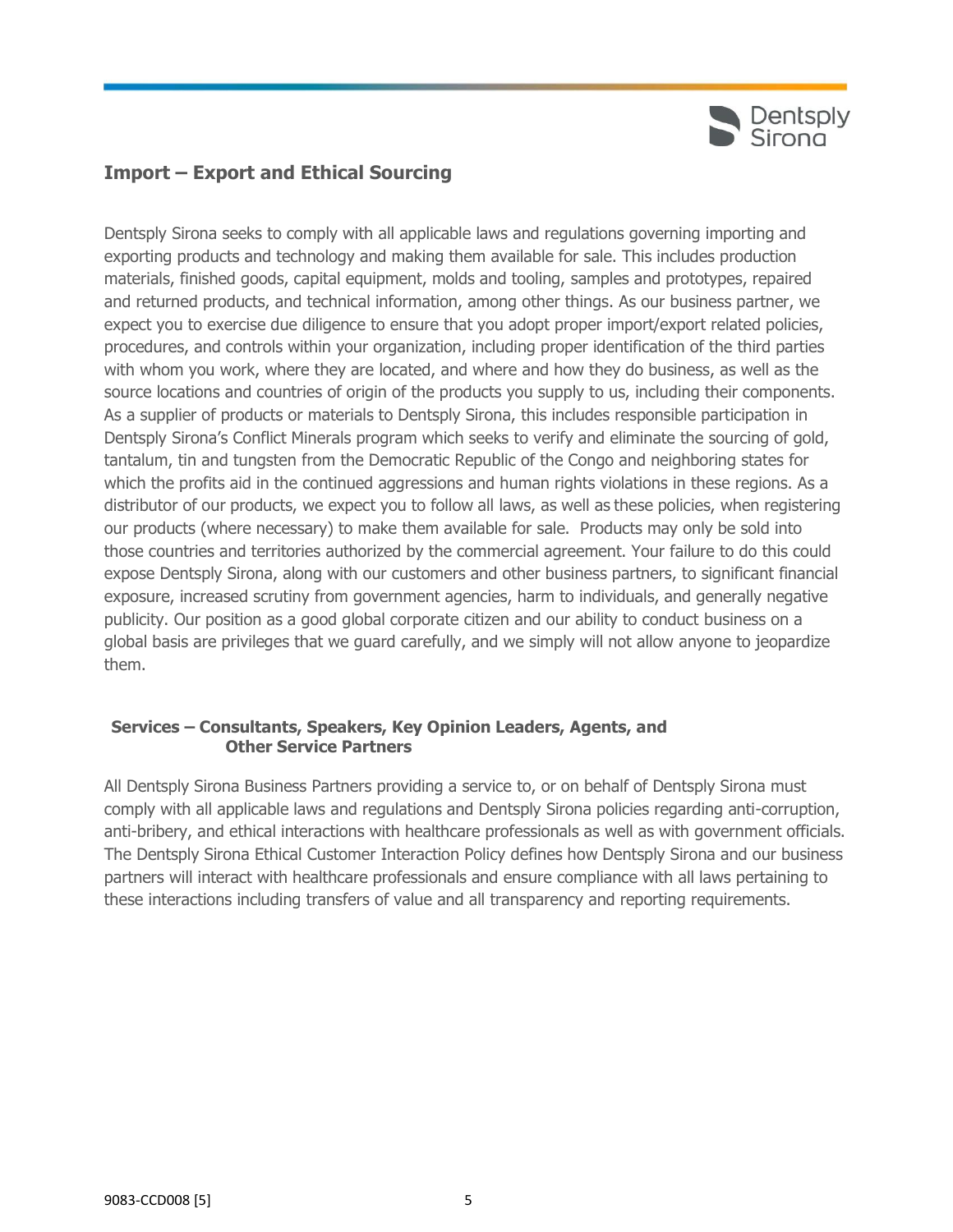

# **Human Rights**

We expect our employees and our business partners to treat everyone with dignity and respect. Through our core values, we demonstrate our commitment to be a good global citizen and acting in a socially responsible way wherever we live and work, and we expect our business partners to do the same. We require our businesses and our business partners to provide clean and safe work environments and conditions for all workers, forbid child labor, and require that all workers receive all rights and benefits required by law. Equal opportunity and fair treatment should be extended to all. Dentsply Sirona will not tolerate discrimination based on age, color, disability, ethnicity, marital or family status, national origin, race, religion, sex, sexual orientation, veteran status, or any other characteristic protected by law.

In addition to the Conflict Minerals provisions of the U.S. Dodd-Frank Act of 2010, Dentsply Sirona supports global efforts to address the issues of slavery and human trafficking through our internal policies as well as through direct actions with our business partners in our supply chain. We expect all of our employees and business partners to fully comply with the California Transparency in Supply Chain Act of 2010, the UK Modern Slavery Act of 2015, and the Australian Modern Slavery Act of 2018. To this end, every Dentsply Sirona entity engaged in procurement of goods and services from third parties (external to Dentsply Sirona) must establish and maintain a program to assure compliance to these laws. This program will have the following elements:

- A method for identifying those suppliers which represent the greatest risk in terms of potential violations to the provisions of these laws and a structured action plan for those deemed as "high risk".
- A risk-based plan whereby those suppliers identified as high-risk are assessed at appropriate intervals for compliance to these laws.
- Purchasing Agreements, Supply Agreements, and/or Purchase Orders will contain language detailing Dentsply Sirona's expectations of our Supply Chain Partners related to Human Rights and all other ethical concerns outlined in this document. Further detail is provided in the Purchasing Agreements section of this document.
- Quick and appropriate actions if any supplier is found to be in non-compliance with our purchasing agreements/ purchase orders related to slavery, human trafficking or Conflict Minerals.
- Documented training of all employees engaged with our supply chain wherein they acknowledge reading, understanding, and commit to complying with the provisions of this policy.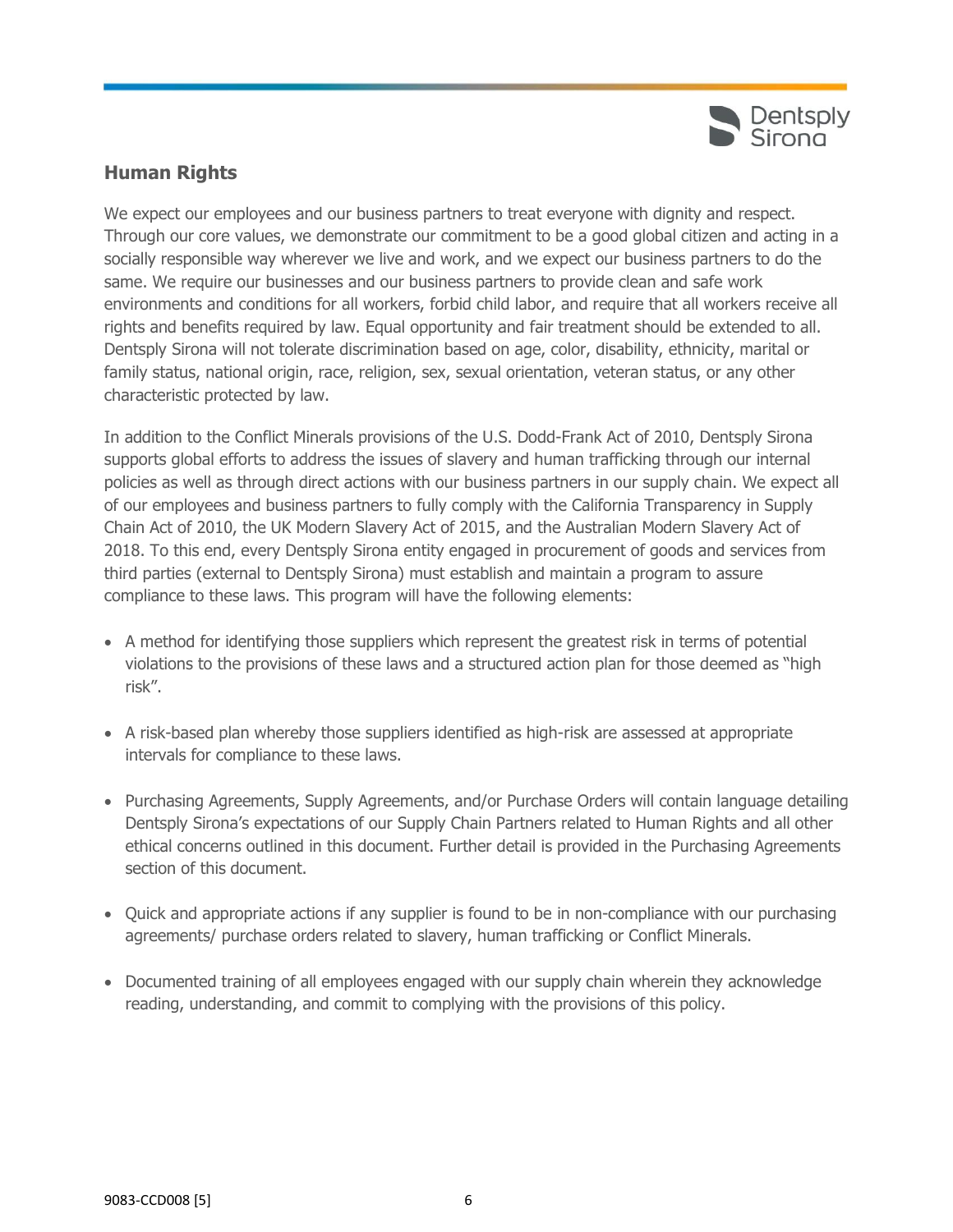

# **Conflicts of Interest**

We expect our employees and business partners to identify and prevent situations where there is a conflict of interest, or even the appearance of one. All Dentsply Sirona employees must disclose to their local Human Resource management if they are employed by any company other than Dentsply Sirona. If a conflict of interest is identified, the employee will be advised that continued employment at Dentsply Sirona requires the termination of the relationship with the other employer.

Our employees must not accept anything of value if it would constitute either an inducement to make, or a reward for making, any decision that is favorable to the interests of them or a third party, and not Dentsply Sirona. We expect our business partners to support this policy, to not put our employees in a situation where they may be compromised in their independence or judgment and therefore may be placing their own interests or those of any third party (including any business partner) above Dentsply Sirona's.

# **Prohibition on Improper Payments and Gifts**

To comply with laws of the United States and the United Kingdom prohibiting bribery, as well as the laws of all other countries where it does business, Dentsply Sirona strictly prohibits improper payments, gifts, or any other transfer of value to any person, or promise or offer to do so, regardless of whether the person is a government official or private individual, for the purpose of obtaining or retaining business, or securing any other improper advantage. These actions are prohibited regardless of whether our employees, agents, representatives or business partners do them. Additionally, our business partners must not make any payment in cash or in-kind to any government official on Dentsply Sirona's behalf without approval from Dentsply Sirona's Legal Department. We expect all employees and all of our business partners to fully comply with the U.S. Foreign Corrupt Practices Act, the U.K. Bribery Act, as well as all local laws governing improper payments and bribes.

## **Antitrust and Competition Laws**

Competition is part of business, and Dentsply Sirona competes by making superior products, selling them at fair prices, and providing value to our customers. While doing so, we expect our employees, agents, representatives, and supply chain partners to comply fully with all antitrust and competition laws that apply to our and their respective businesses, and to thereby compete fairly. This means not entering into an agreement with or among any competitor(s) that restrains trade or reduces competition – such as agreements to: fix, stabilize or control price; limit output levels or the sale of products; allocate customers or geographic territories; or boycott certain suppliers or customers.